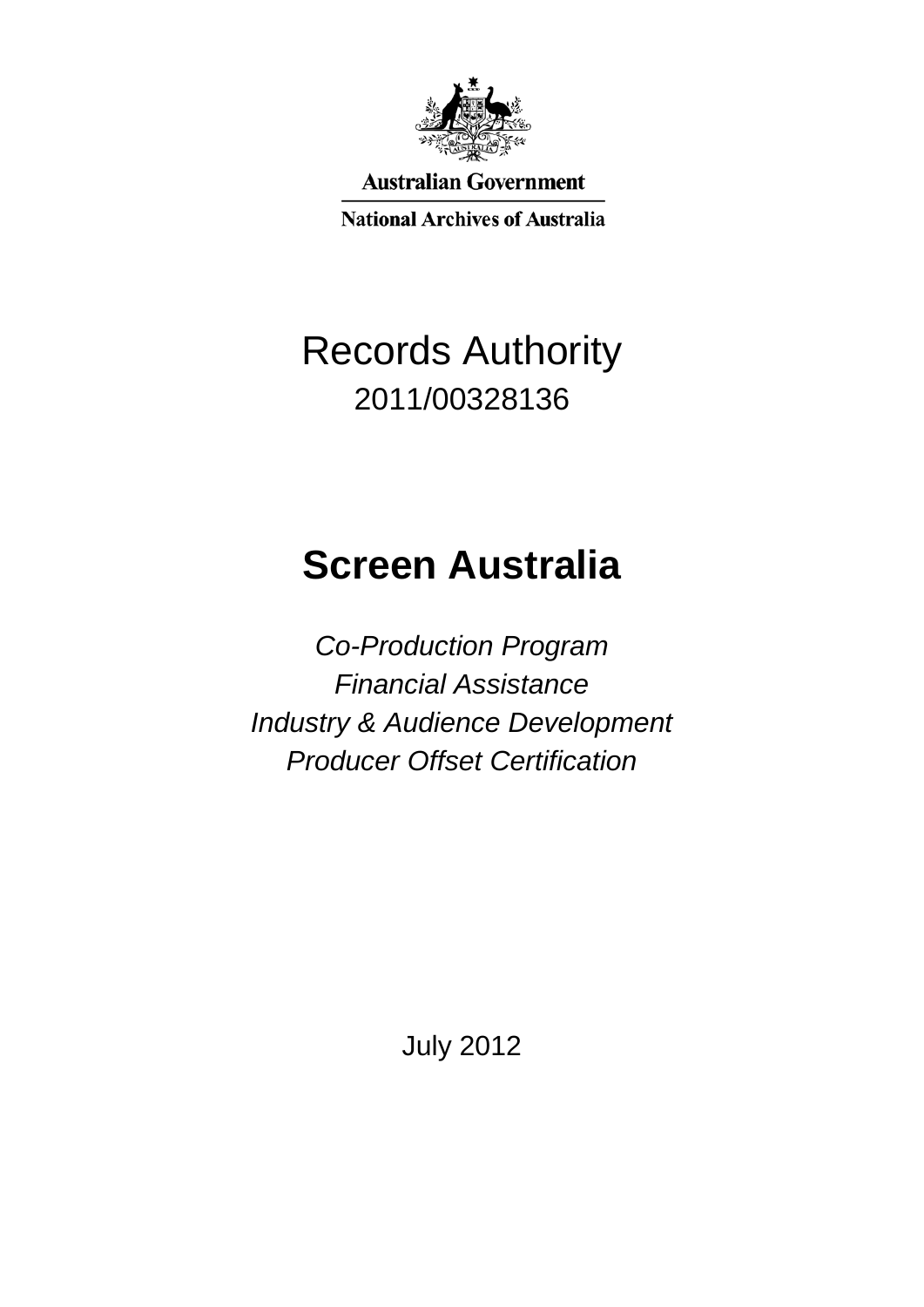#### **CONTENTS**

| $\overline{\mathbf{3}}$ |
|-------------------------|
|                         |
|                         |
| $\sim$ 5                |
|                         |
|                         |
| 11                      |
| 13                      |

© Commonwealth of Australia 2012

This work is copyright. Apart from any use as permitted under the *Copyright Act 1968,* no part may be reproduced by any process without prior written permission from the National Archives of Australia. Requests and inquiries concerning reproduction and rights should be directed to the Publications Manager, National Archives of Australia, PO Box 7425, Canberra Mail Centre ACT 2610, Australia.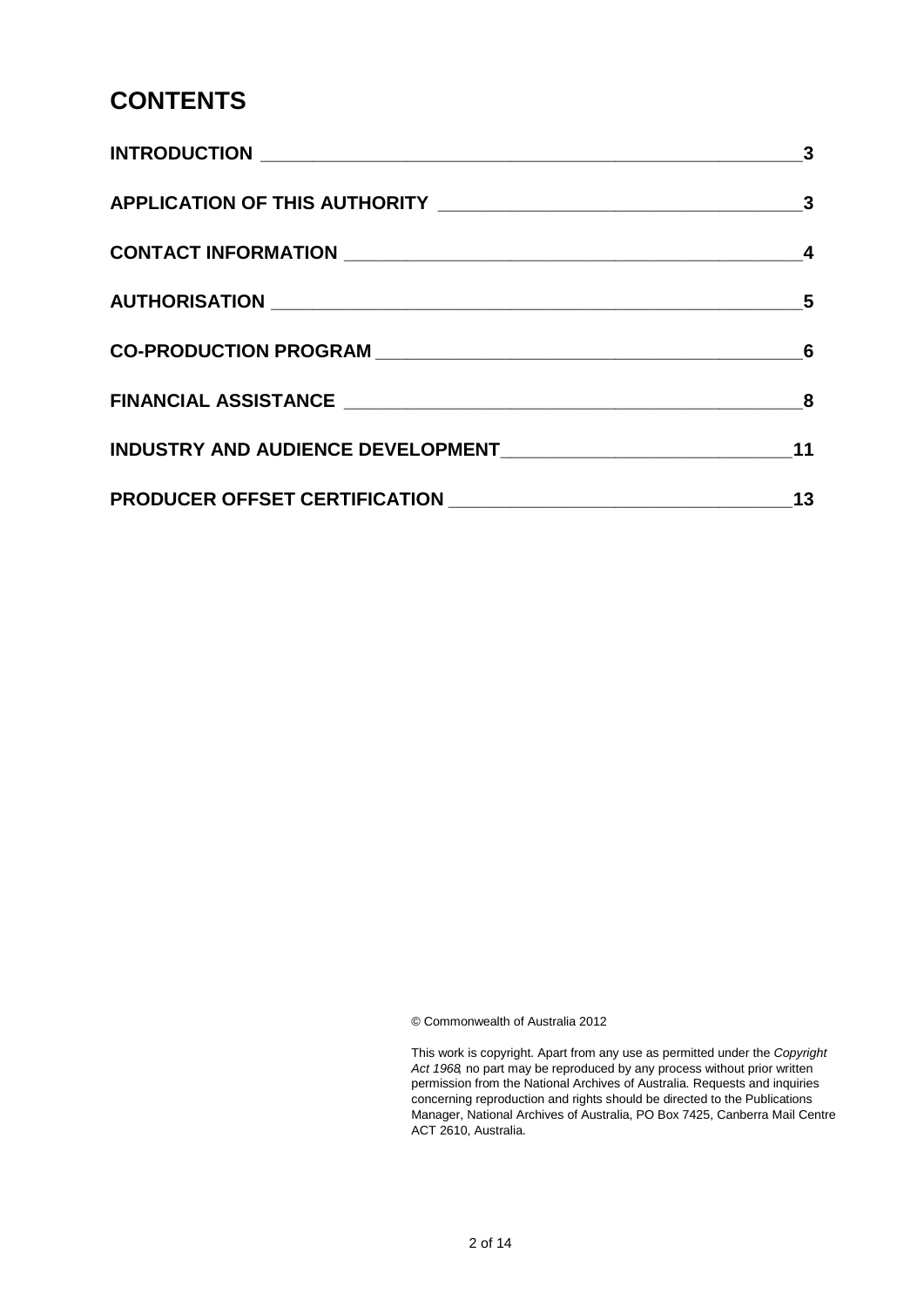#### **INTRODUCTION**

Screen Australia and the National Archives of Australia have developed this Records Authority to set out the requirements for keeping or destroying records for the core business areas of Co-Production Program, Financial Assistance, Industry and Audience Development and Producer Offset Certification. It represents a significant commitment on behalf of Screen Australia to understand, create and manage the records of its activities.

This Authority is based on the identification and analysis of the business of Screen Australia. It takes into account the agency's legal and organisational records management requirements, the interests of its stakeholders, the agency and the National Archives of Australia.

The Authority sets out those records that need to be retained as national archives and specifies the minimum length of time that temporary records need to be kept. This Authority gives Screen Australia permission under the *Archives Act 1983*, for the destruction of the temporary records described after the minimum retention period has expired. Retention periods for these temporary records are based on: an assessment of business needs; broader organisational accountability requirements; and community expectations, and are approved by the National Archives of Australia on the basis of information provided by the agency.

As changes in circumstances may affect future records management requirements, the periodic review of this Authority is recommended. All amendments must be approved by the National Archives of Australia.

#### **APPLICATION OF THIS AUTHORITY**

- 1. This Authority supersedes Records Authority RDA 1266 (1996). The superseded authority cannot be used by Screen Australia to sentence records after the date of issue of this Authority.
- 2. This Authority is to be used to determine how long records must be kept. Records are matched to the relevant core business and records class in the Authority.
	- Where the minimum retention period has expired and the records are not needed for agency business they should be destroyed as authorised in this Authority.
	- Records that have not reached the minimum retention period must be kept until they do.
	- Records that are identified as Retain as National Archives (RNA) are to be transferred to the National Archives of Australia for preservation.
- 3. This Authority should be used in conjunction with general records authorities such as:
	- the Administrative Functions Disposal Authority (AFDA) and/or AFDA Express issued by the National Archives to cover business processes and records common to Australian Government agencies;
	- General Records Authority (31) For source (including original) records that have been copied, converted or migrated.
- 4. The Normal Administrative Practice (NAP) provision of the *Archives Act 1983* gives agencies permission to destroy certain records without formal authorisation. This usually occurs where records are duplicated, facilitative or for short-term use only. NAP does not replace arrangements agreed to in this Authority but can be used as a tool to assist in identifying records for destruction together with an agency's Records Authority or Authorities, and with AFDA and AFDA Express. The National Archives recommends that agencies develop and implement a Normal Administrative Practice policy. Advice and guidance on destroying records as a normal administrative practice and on how to develop an agency NAP policy is available from the National Archives' website at **[www.naa.gov.au](http://www.naa.gov.au/)**
- 5. Records that are reasonably likely to be needed as evidence in a current or future judicial proceeding or are subject to a request for access under the *Archives Act 1983,* the *Freedom of Information Act 1982* or any other relevant Act must not be destroyed until the action has been completed.
- 6. Records subject to a disposal freeze must not be destroyed until the freeze has been lifted. Further information about disposal freezes and whether they affect the application of this Authority is available from the National Archives website at **[www.naa.gov.au.](http://www.naa.gov.au/)**
- 7. Where the method of recording information changes (for example from a manual system to an electronic system, or when information is migrated from one system to a new system) this authority can still be applied, providing the records document the same core business. The information must be accessible for the period of time prescribed in this Authority. Screen Australia will need to maintain continuing access to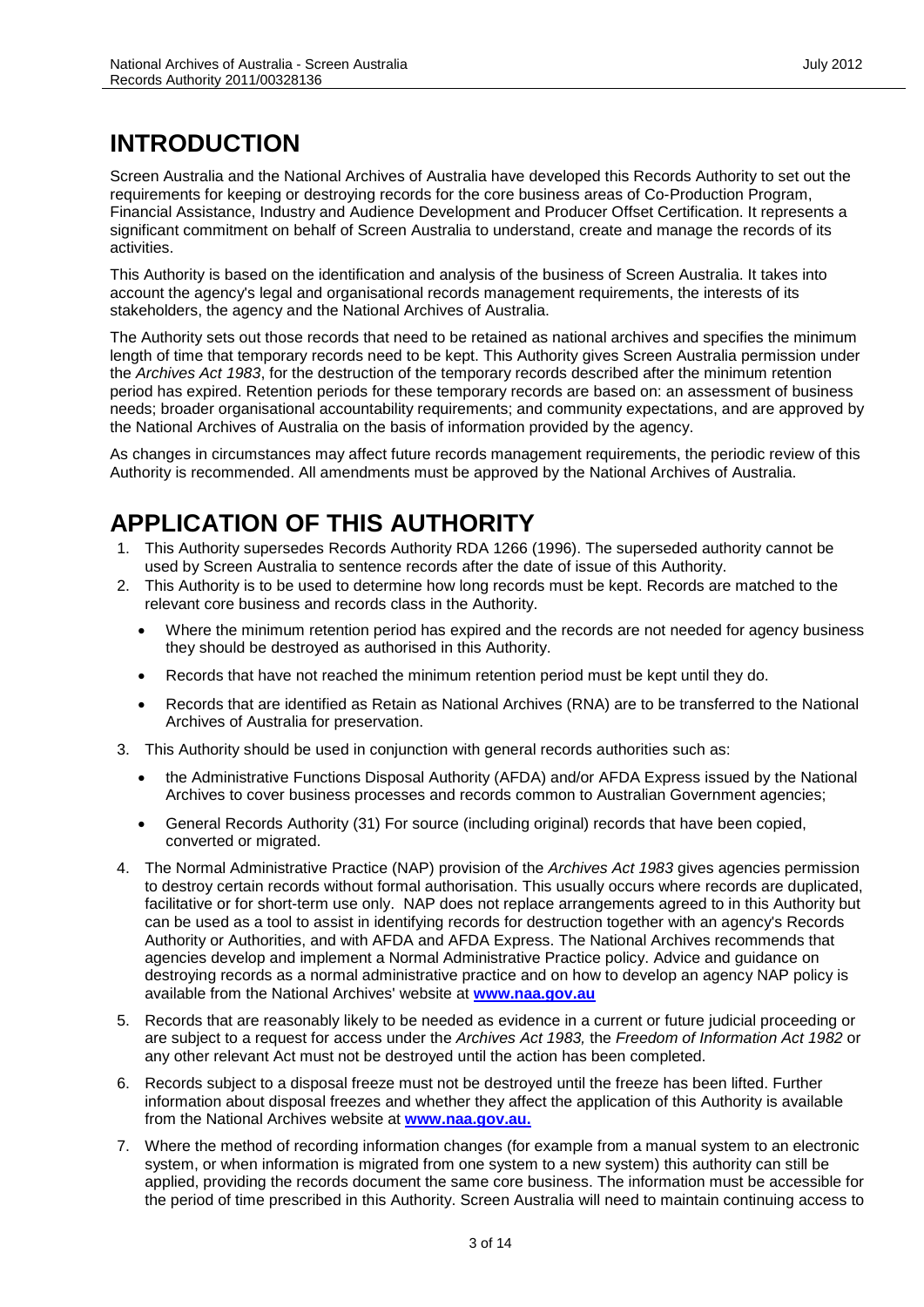the information, including digital information, for the periods prescribed in this records authority or until the information is transferred into the custody of the National Archives.

- 8. In general, retention requirements indicate a minimum period for retention. Screen Australia may extend minimum retention periods if it considers that there is an administrative need to do so, without further reference to the National Archives. Where Screen Australia believes that its accountability will be substantially compromised because a retention period or periods are not adequate, it should contact the National Archives for review of the retention period.
- 9. Records coming within 'Retain as national archives' classes in this Authority have been determined to be part of the archival resources of the Commonwealth under section 3C of the *Archives Act 1983*. The determination of Commonwealth records as archival resources of the Commonwealth obliges agencies to transfer the records to the National Archives when they cease to be current and, in any event, within 15 years of the records coming into existence, under section 27 of the *Archives Act 1983*.
- 10. Records in the care of agencies should be appropriately stored, managed and preserved. Agencies need to meet this obligation to ensure that the records remain authentic and accessible over time. Under Section 31 of the *Archives Act 1983*, access arrangements are required for records that become available for public access including those records that remain in agency custody.
- 11. Appropriate arrangements should be made with the National Archives when records are to be transferred into custody. The National Archives accepts for transfer only those records designated as national archives.
- 12. Advice on how to use this Authority is available from Screen Australia's records manager. If there are problems with the application of the Authority that cannot be resolved, please contact the National Archives.

#### **CONTACT INFORMATION**

For assistance with this authority or for advice on other records management matters, please contact National the Archives' Agency Service Centre.

Queen Victoria Terrace Tel: (02) 6212 3610 Parkes ACT 2600 Fax: (02) 6212 3989 Canberra Mail Centre ACT 2610 Website: [www.naa.gov.au](http://www.naa.gov.au/)

PO Box 7425 Email: **[recordkeeping@naa.gov.au](mailto:recordkeeping@naa.gov.au)**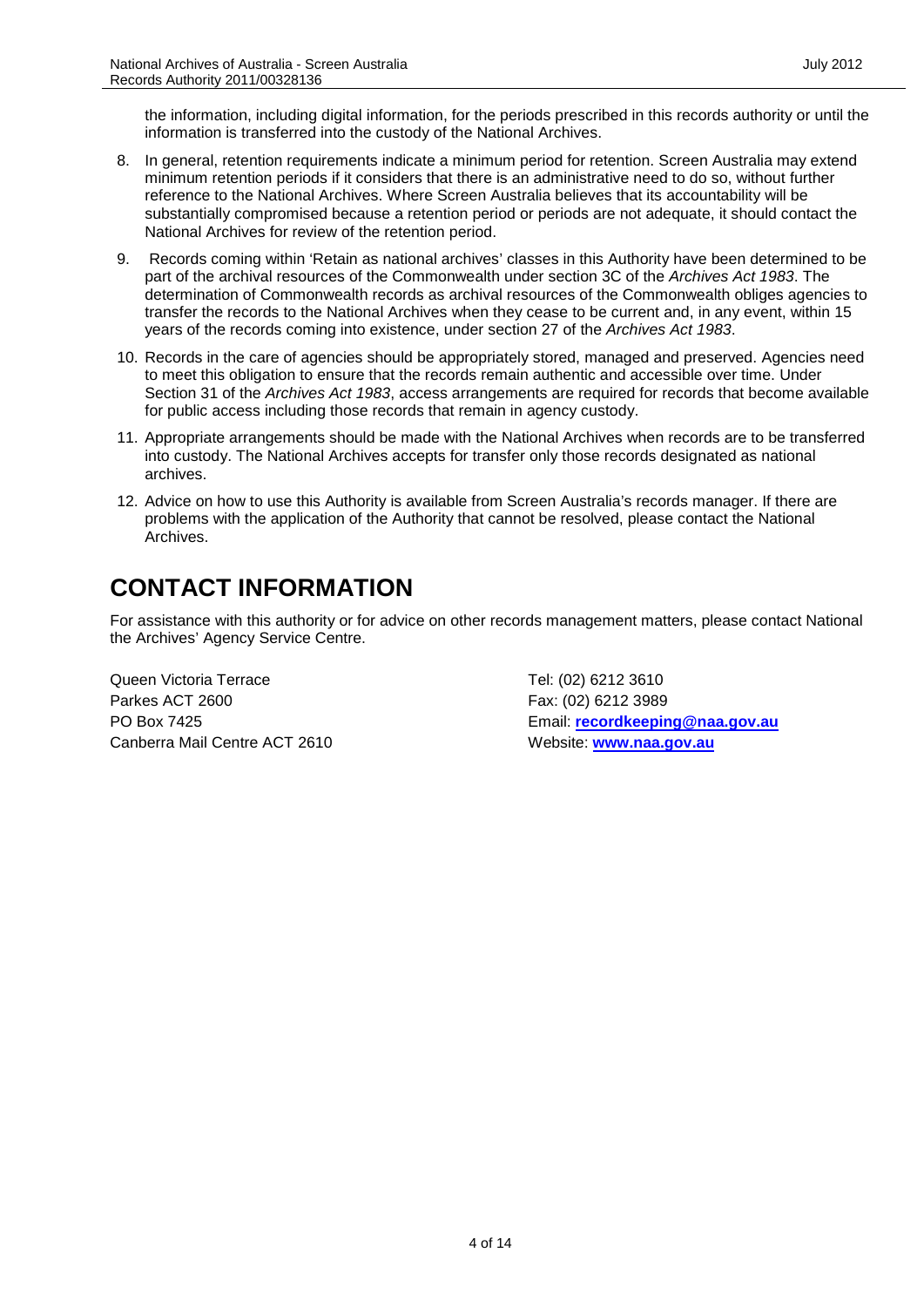#### **AUTHORISATION**

#### **RECORDS AUTHORITY 2011/00328136**

**Person to whom notice of authorisation is given:**

Dr Ruth Harley Chief Executive Officer Screen Australia Level 4, 150 William Street Woolloomooloo NSW 2011

| <b>Purpose:</b>     | Authorises arrangements for the disposal of records in accordance with<br>Section 24(2)(b) of the Archives Act 1983                                                                            |
|---------------------|------------------------------------------------------------------------------------------------------------------------------------------------------------------------------------------------|
|                     | Determines records classed as 'Retain as national archives' in this<br>Records Authority to be part of the archival resources of the<br>Commonwealth under section 3C of the Archives Act 1983 |
|                     |                                                                                                                                                                                                |
| <b>Application:</b> | All core business records relating to Co-production Program, Financial<br>Assistance, Industry and Audience Development, Producer Offset<br>Certification.                                     |
|                     |                                                                                                                                                                                                |

This authority gives permission for the destruction, retention or transfer to the National Archives of Australia of the records described. This authority will apply only with the consent of the agency currently responsible for the business documented in the records described.

Authorised By **Date of issue:** 

20th July 2012

MARGARET CHALKER Acting Director-General National Archives of Australia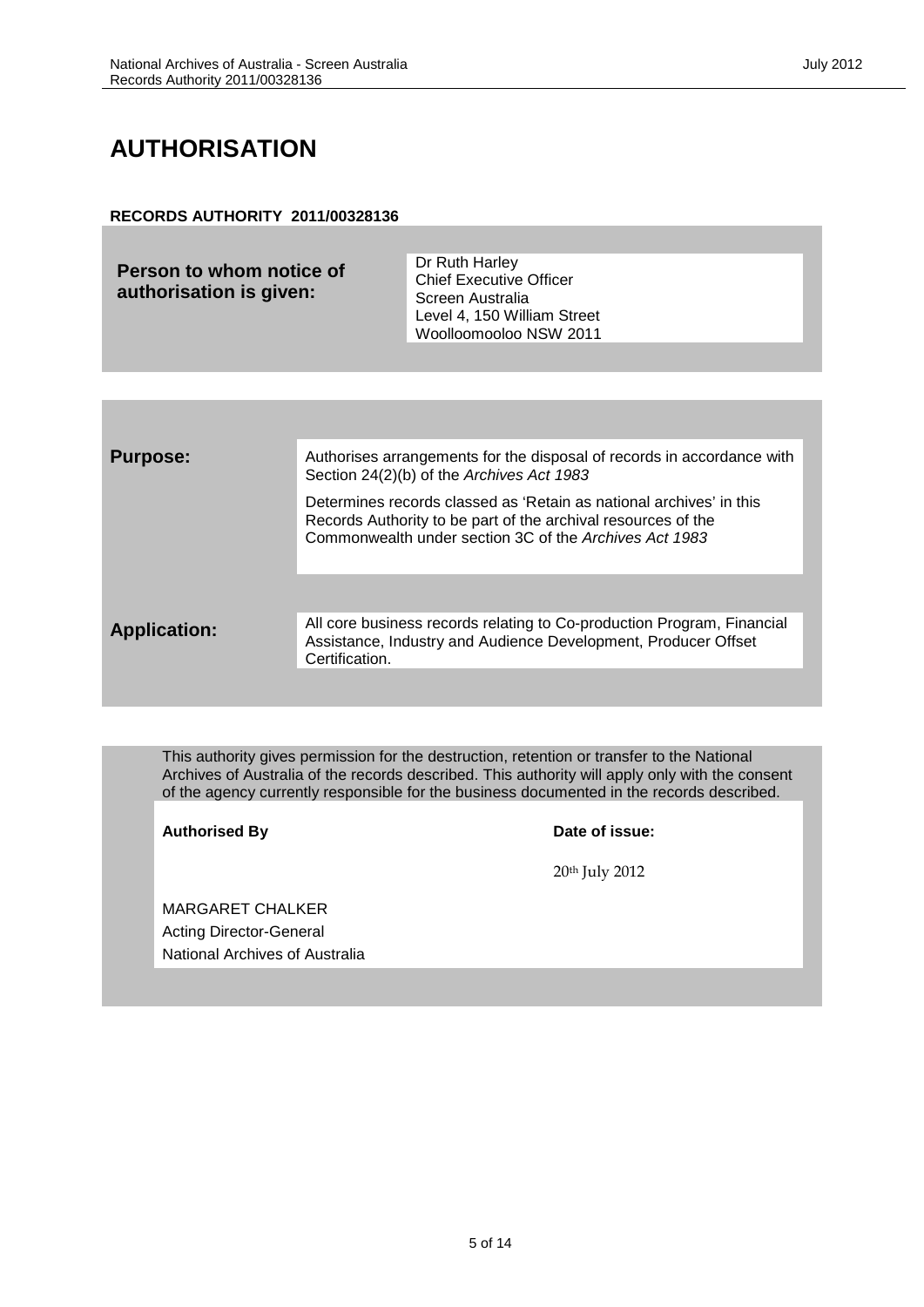#### **CO-PRODUCTION PROGRAM**

The core business of administering the Commonwealth government's co-production program established with the aim of facilitating cultural and creative exchange between countries, allowing the sharing of risk and cost of production and increasing the output of high quality screen productions. This involves the activities of:

- assessing and certifying applications for co-production status;
- reporting on and reviewing the co-production program;
- involvement in establishing and maintaining treaties and memoranda of understanding with foreign governments;
- liaising and consulting with governments, screen industry and other stakeholders over co-productions;
- developing policies and procedures to manage the program;
- developing guidelines and other documentation for applicants;
- promoting the program; and
- responding to enquiries regarding the program;

*For the use of assessors and consultants in administering the program use AFDA/AFDA Express – PROCUREMENT.*

*For complaints relating to co-production use AFDA/AFDA Express – COMMUNITY RELATIONS.*

*For media releases relating to co-production use AFDA/AFDA Express – COMMUNITY RELATIONS.*

*For the development and publication of material to promote the co-production program use AFDA/AFDA Express – PUBLICATION.*

*For records of Board meetings at which co-production applications are assessed use GOVERNING BODIES General Records Authority 27.*

*For promoting the Australian screen industry use INDUSTRY AND AUDIENCE DEVELOPMENT.*

| Class no | <b>Description of records</b>                                                                                                                                                                                                                                                                                                                                                                                                                                                                                                                                                                                                                                                                                                                                                                                                                                                                                                                                                                                                                                                                                                                                          | <b>Disposal</b><br>action         |
|----------|------------------------------------------------------------------------------------------------------------------------------------------------------------------------------------------------------------------------------------------------------------------------------------------------------------------------------------------------------------------------------------------------------------------------------------------------------------------------------------------------------------------------------------------------------------------------------------------------------------------------------------------------------------------------------------------------------------------------------------------------------------------------------------------------------------------------------------------------------------------------------------------------------------------------------------------------------------------------------------------------------------------------------------------------------------------------------------------------------------------------------------------------------------------------|-----------------------------------|
| 38915    | The following significant records documenting:<br>final versions of co-production guidelines and application forms;<br>final versions of formal reports and reviews relating to the core business;<br>final versions of policies relating to co-production and supporting records;<br>interagency committees formed to discuss co-productions;<br>significant events held for the purpose of promoting the program or<br>consulting with stakeholders on policy changes;<br>final versions of addresses and presentations made by senior agency<br>$\bullet$<br>staff in support of the co-production program;<br>assessment processes for co-production applications including the<br>creation and development of assessment criteria and processes, the<br>establishment of committees for this purpose, agendas, minutes and<br>papers submitted at committee meetings and decisions made by the<br>committee or the CEO.<br>the establishment, amendment and maintenance of co-production treaties<br>and memoranda of understanding. Includes meetings held to discuss<br>treaty negotiations and advice provided to the department negotiating the<br>agreement; | Retain as<br>national<br>archives |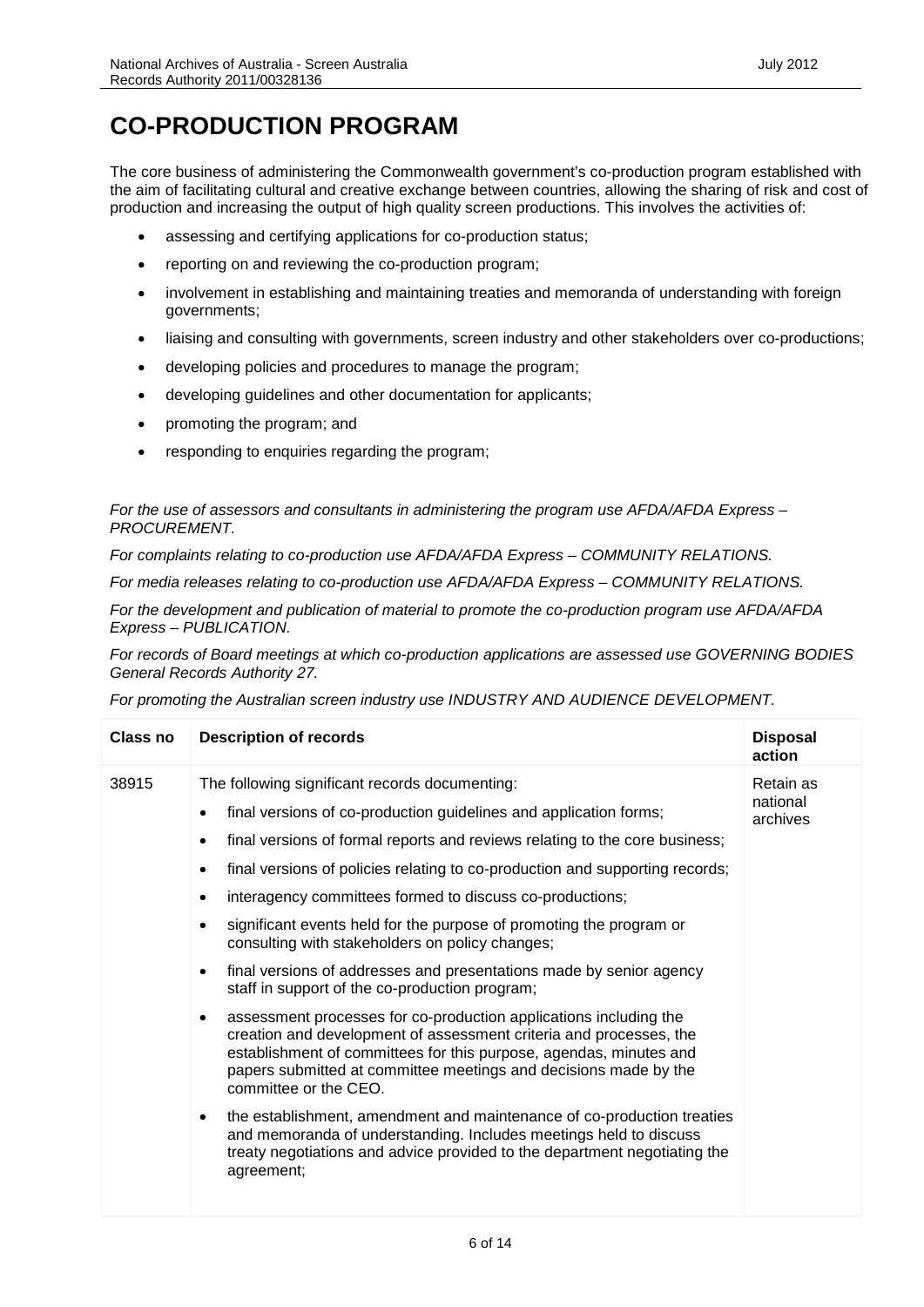#### **CO-PRODUCTION PROGRAM**

| Class no | <b>Description of records</b>                                                                                                                                                                                                                                                                                                                                                                                                          | <b>Disposal</b><br>action               |
|----------|----------------------------------------------------------------------------------------------------------------------------------------------------------------------------------------------------------------------------------------------------------------------------------------------------------------------------------------------------------------------------------------------------------------------------------------|-----------------------------------------|
|          | case files of unsuccessful applications for provisional and final co-<br>$\bullet$<br>production status which are controversial;                                                                                                                                                                                                                                                                                                       |                                         |
|          | case files of successful applications for provisional and final co-production<br>٠<br>status. Includes: application and associated documentation; assessment<br>processes including recommendation reports; correspondence with<br>producers and competent authority in co-production country; final screen<br>content product in best available format; and<br>appeals or compliance issues including revocation of certificate.<br>٠ |                                         |
| 38919    | Records documenting:<br>routine operational administrative tasks supporting the core business;<br>٠<br>and<br>co-production tasks other than those covered in class 38915.                                                                                                                                                                                                                                                             | Destroy 7<br>years after<br>last action |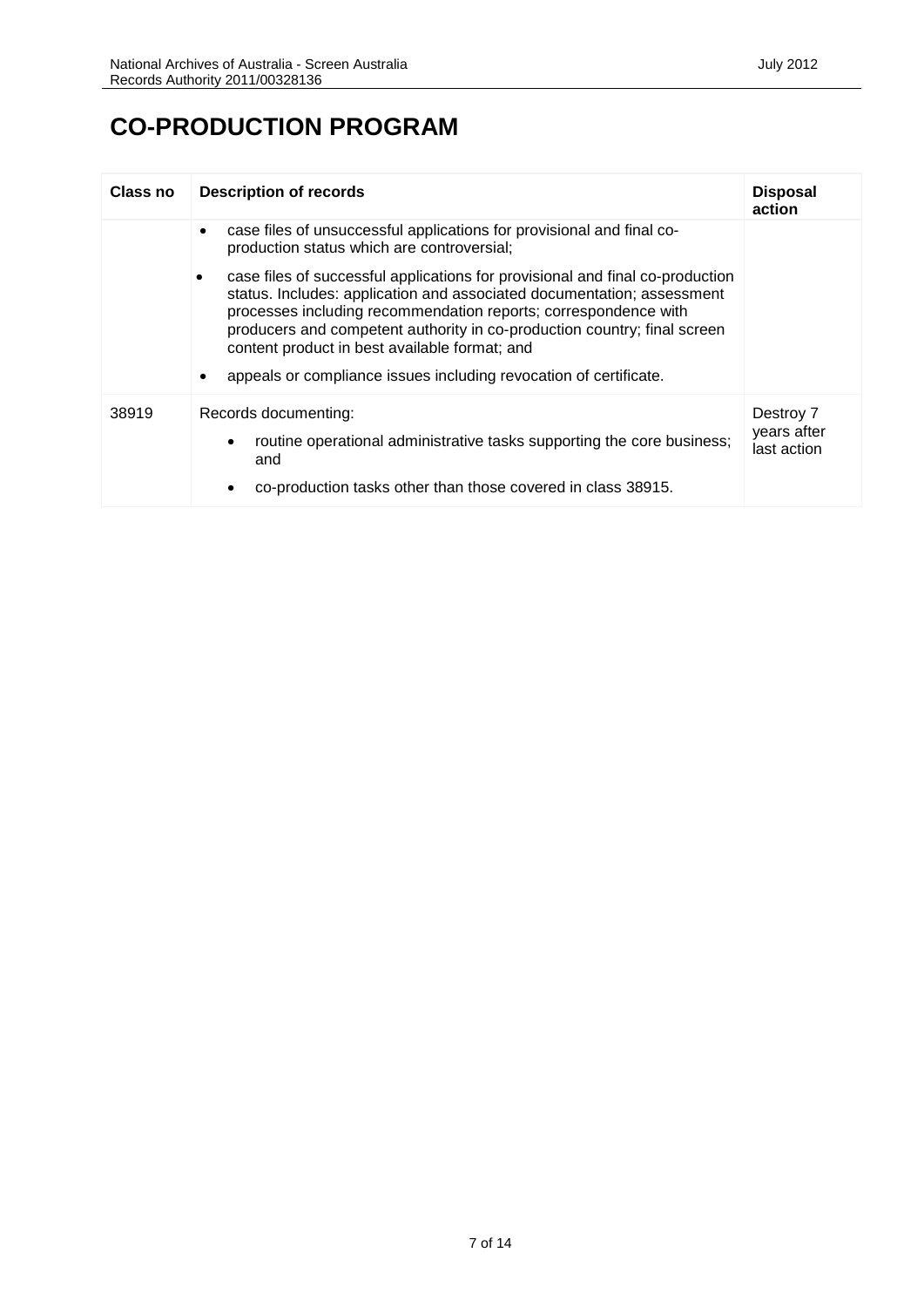### **FINANCIAL ASSISTANCE**

The core business of providing financial support to screen content and non-screen content projects, practitioners and organisations in the form of investments, grants and loans, and the management of application based funding categories. Includes production investment, development support, Indigenous programs, marketing support, professional development, enterprise funding, state and industry partnerships and research and publications.

Financial assistance includes the following activities:

- development of policies and strategies;
- development and management of funding programs and initiatives either managed wholly by the agency or as part of a joint initiative with other organisations;
- developing guidelines and other documentation for applicants;
- reporting and review of these programs;
- developing procedures and systems;
- managing committees to assess applications for funding;
- developing assessment and funding criteria and guidelines; and
- promoting the program.

Management of applications for funding:

- receipt of applications and associated documentation;
- assessment including eligibility checks, assessment reports and decisions;
- establishment and maintenance of funding agreements;
- monitoring the use of funds, performance indicators and receipt of delivery items as specified in funding agreements; and
- recoupment and disbursement of funds where applicable.

*For records documenting payment of funding and management of program budgets use AFDA/AFDA Express – FINANCIAL MANAGEMENT.*

*For records relating to the engagement of external readers and assessors use AFDA/AFDA Express– PROCUREMENT.*

*For records relating the management of general complaints or feedback relating to Financial Assistance programs use AFDA/AFDA Express – COMMUNITY RELATIONS.*

*For records relating to enquiries about programs offering Financial Assistance use AFDA/AFDA Express – COMMUNITY RELATIONS.*

*For the development and publication of promotional material used to promote Screen Australia programs and funded projects use AFDA/AFDA Express – PUBLICATION*

*For media releases relating to the Financial Assistance function use AFDA/AFDA Express – COMMUNITY RELATIONS.*

*For records of Board meetings at which applications for funding were discussed use GOVERNING BODIES General Records Authority 27.*

*For promoting the Australian screen industry use INDUSTRY AND AUDIENCE DEVELOPMENT.*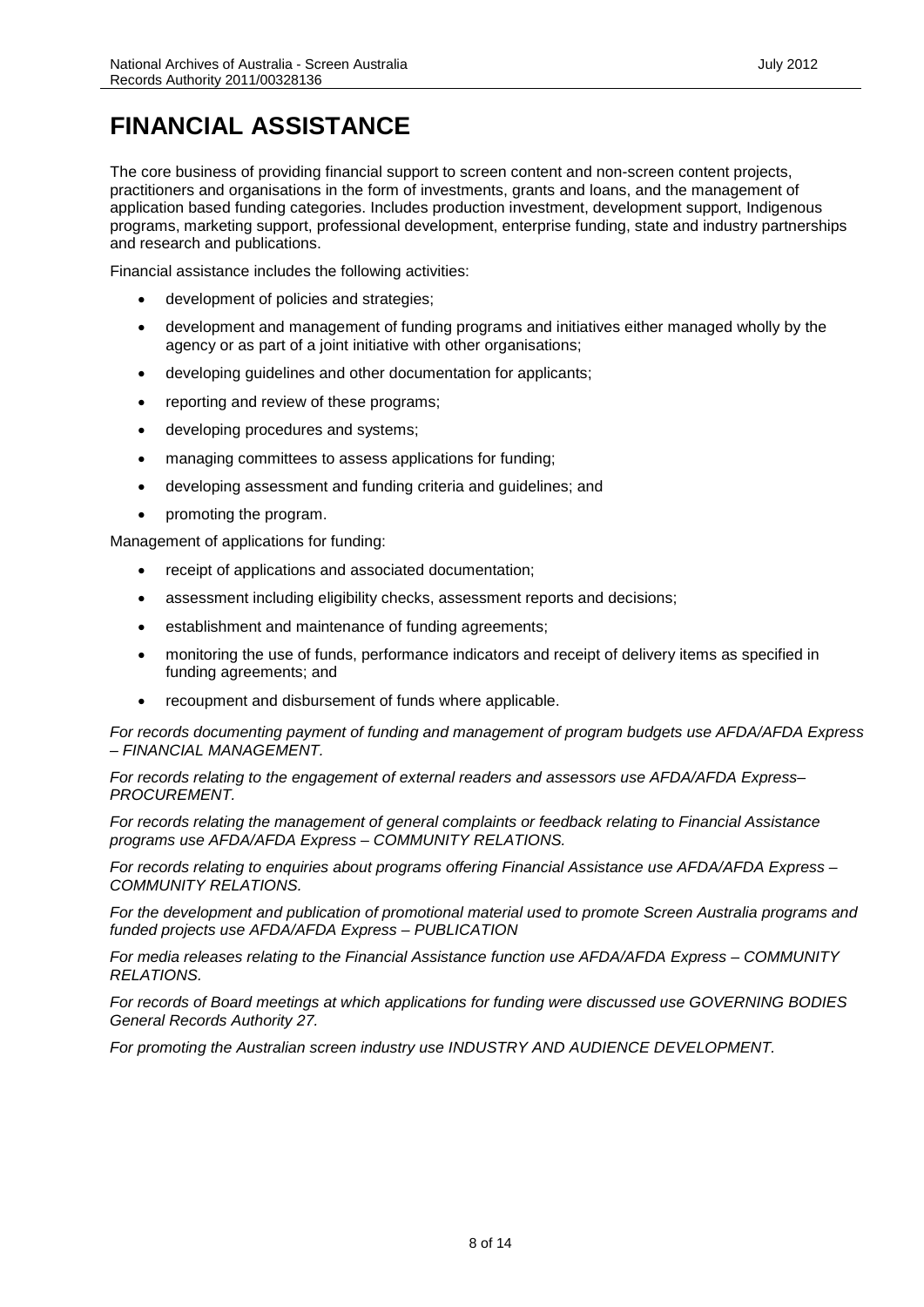#### **FINANCIAL ASSISTANCE**

| Class no | <b>Description of records</b>                                                                                                                                                                                                                                                                                                                                                    | <b>Disposal</b><br>action |
|----------|----------------------------------------------------------------------------------------------------------------------------------------------------------------------------------------------------------------------------------------------------------------------------------------------------------------------------------------------------------------------------------|---------------------------|
| 35242    | The following significant records documenting:                                                                                                                                                                                                                                                                                                                                   | Retain as                 |
|          | developing, managing and reviewing financial assistance programs or<br>٠<br>initiatives including collaborative agreements between the agency and<br>external parties and Memoranda of Understanding establishing the<br>initiative or program;                                                                                                                                  | national<br>archives      |
|          | final policies relating to financial assistance and supporting records;<br>$\bullet$                                                                                                                                                                                                                                                                                             |                           |
|          | final versions of funding and assessment guidelines;<br>٠                                                                                                                                                                                                                                                                                                                        |                           |
|          | assessment processes including the development of criteria for assessing<br>٠<br>applications for funding, establishment and management of assessment<br>committees, minutes of meetings, papers presented, and master set of<br>decisions made on applications for funding;                                                                                                     |                           |
|          | final versions of formal reports relating to financial assistance;<br>$\bullet$                                                                                                                                                                                                                                                                                                  |                           |
|          | master control records of applications used to manage and track<br>٠<br>applications for funding;                                                                                                                                                                                                                                                                                |                           |
|          | case files of successful applications for funding of screen content<br>$\bullet$<br>projects provided as an investment or grant. Includes development,<br>production and marketing funding for feature, short and documentary<br>films, and interactive media including games and for projects funded as<br>part of programs such as the National Documentary Program. Includes: |                           |
|          | applications and supporting documentation;<br>۰.                                                                                                                                                                                                                                                                                                                                 |                           |
|          | chain of title agreements;<br>۰                                                                                                                                                                                                                                                                                                                                                  |                           |
|          | assessment process including recommendation reports and<br>۰<br>approvals;                                                                                                                                                                                                                                                                                                       |                           |
|          | recoupment and disbursement of invested funds;<br>$\blacksquare$                                                                                                                                                                                                                                                                                                                 |                           |
|          | negotiation, establishment, maintenance and review of<br>۰<br>agreements with the recipient of financial assistance.                                                                                                                                                                                                                                                             |                           |
|          | Also includes receipt and ongoing management of delivery items as<br>defined by the funding agreements such as production stills, press kits,<br>posters, scripts, reports and best version of final screen content projects<br>including:                                                                                                                                       |                           |
|          | all original components on film, audio tape, video tape and digital<br>file formats;                                                                                                                                                                                                                                                                                             |                           |
|          | intermediate/duplicating material including all material required to<br>۰<br>reproduce the production to release standard such as film, video<br>tape productions and optical discs;                                                                                                                                                                                             |                           |
|          | for productions finished on video, first generation copies made<br>$\blacksquare$<br>specifically for archival purposes including digital betacam, high<br>definition formats and digital file formats;                                                                                                                                                                          |                           |
|          | variations to original release version including film, audio<br>۰.<br>magnetic, video tape, digital file formats.                                                                                                                                                                                                                                                                |                           |
|          | Excludes commercial formats such as DVDs and video tapes delivered<br>under funding agreements.                                                                                                                                                                                                                                                                                  |                           |
|          | Unsuccessful case files of screen content projects that attract significant<br>$\bullet$<br>public or industry interest, such as those that are rejected for funding that                                                                                                                                                                                                        |                           |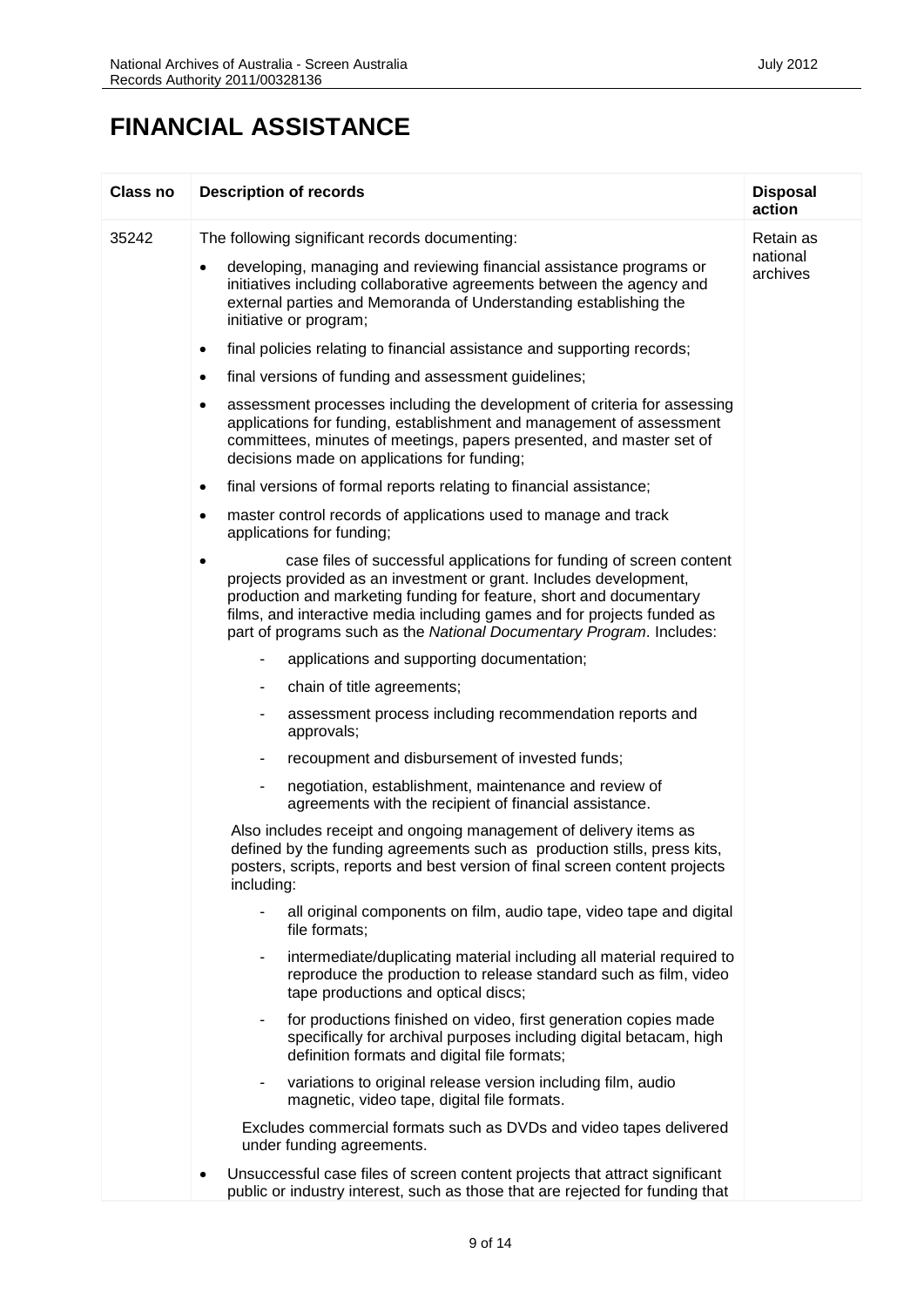#### **FINANCIAL ASSISTANCE**

| Class no | <b>Description of records</b>                                                                                                                                                                                                                                                                                                                                                    | <b>Disposal</b><br>action               |
|----------|----------------------------------------------------------------------------------------------------------------------------------------------------------------------------------------------------------------------------------------------------------------------------------------------------------------------------------------------------------------------------------|-----------------------------------------|
|          | are commercially successful, win awards or which contain a well known<br>actor or director;<br>significant events held for the purpose of promoting the program or<br>$\bullet$<br>consulting with stakeholders on policy changes; and<br>final versions of addresses and presentations made by senior agency<br>$\bullet$<br>staff in support of financial assistance programs. |                                         |
| 35245    | Case files of unsuccessful applications for all funding categories not covered<br>by class 35242. Includes:<br>application and supporting documentation;<br>٠<br>assessment:<br>٠<br>decision, notification and any subsequent correspondence relating to<br>assessment process and reasons for rejection.                                                                       | Destroy 2<br>years after<br>last action |
| 38908    | Records documenting:<br>routine operational administrative tasks supporting the core business;<br>and<br>financial assistance tasks other than those covered in classes 35242<br>$\bullet$<br>and 35245                                                                                                                                                                          | Destroy 7<br>years after<br>last action |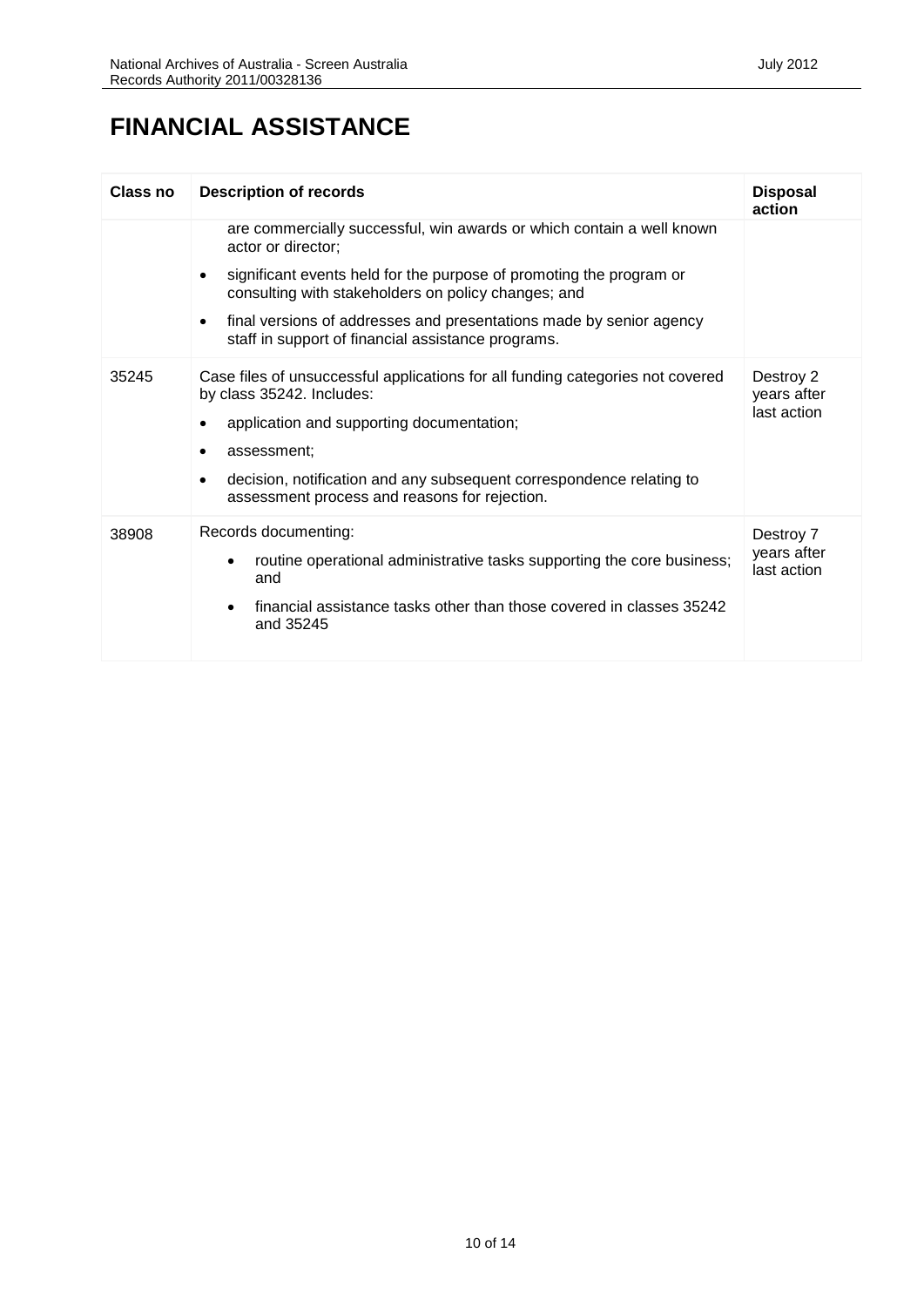The core business of managing activities that contribute to the development of a successful and commercially sustainable screen industry and that encourage audience and practitioner development. Includes practitioner development, distribution, business facilitation, promotion, supporting screen culture, providing information and researching key trends in industry and audience development.

This core business consists of several activities including:

- development and management of programs
- organising or participating in events such as festivals and markets at which the agency promotes, advocates and facilitates business opportunities for the Australian screen industry;
- liaising and entering into partnerships with state agencies and industry bodies in order to develop industry and audience capabilities.
- final version of submissions for national reviews;
- providing an information service for practitioners about festivals and markets;
- hosting visits from international festival and industry representatives;
- involvement in international programs that screen and promote Australian films to international industry and audiences;
- managing and participating in meetings and committees
- researching industry and audience trends to ensure programs and activities are suitable;
- developing presentations, that promote the Australian screen industry;
- developing policies and procedures; and
- reporting and reviewing.

*For the management of applications and funding programs relating to Industry and Audience Development use FINANCIAL ASSISTANCE.*

*For the procurement of goods and services in relation to organising events use AFDA/AFDA Express – PROCUREMENT.*

*For the development and publication of promotional material used at events to promote Screen Australia programs and funded projects use AFDA/AFDA Express – PUBLICATION.*

*For media releases and advertising relating to Industry and Audience Development use AFDA/AFDA Express – COMMUNITY RELATIONS.*

*For the management of databases use AFDA/AFDA Express TECHNOLOGY & TELECOMMUNICATIONS.*

*For agreements with other national governments about Co-production use CO-PRODUCTION PROGRAM.*

| Class no | <b>Description of records</b>                                                                                                                                                                                                                                                                                                                              | <b>Disposal</b><br>action         |
|----------|------------------------------------------------------------------------------------------------------------------------------------------------------------------------------------------------------------------------------------------------------------------------------------------------------------------------------------------------------------|-----------------------------------|
| 38909    | The following significant records:<br>Significant programs supporting industry and audience development, for<br>٠<br>example the Embassy Roadshow and programs developed as part of the<br>Australian International Cultural Council (AICC). Includes programs which<br>are developed through the innovative use of social media such as Map<br>My Summer. | Retain as<br>national<br>archives |
|          | Significant or high level agreements with state governments, agencies<br>and industry bodies to develop industry and audience capabilities;                                                                                                                                                                                                                |                                   |
|          | final versions of presentations made by senior agency and industry<br>$\bullet$<br>personnel at significant events organised, facilitated or attended by                                                                                                                                                                                                   |                                   |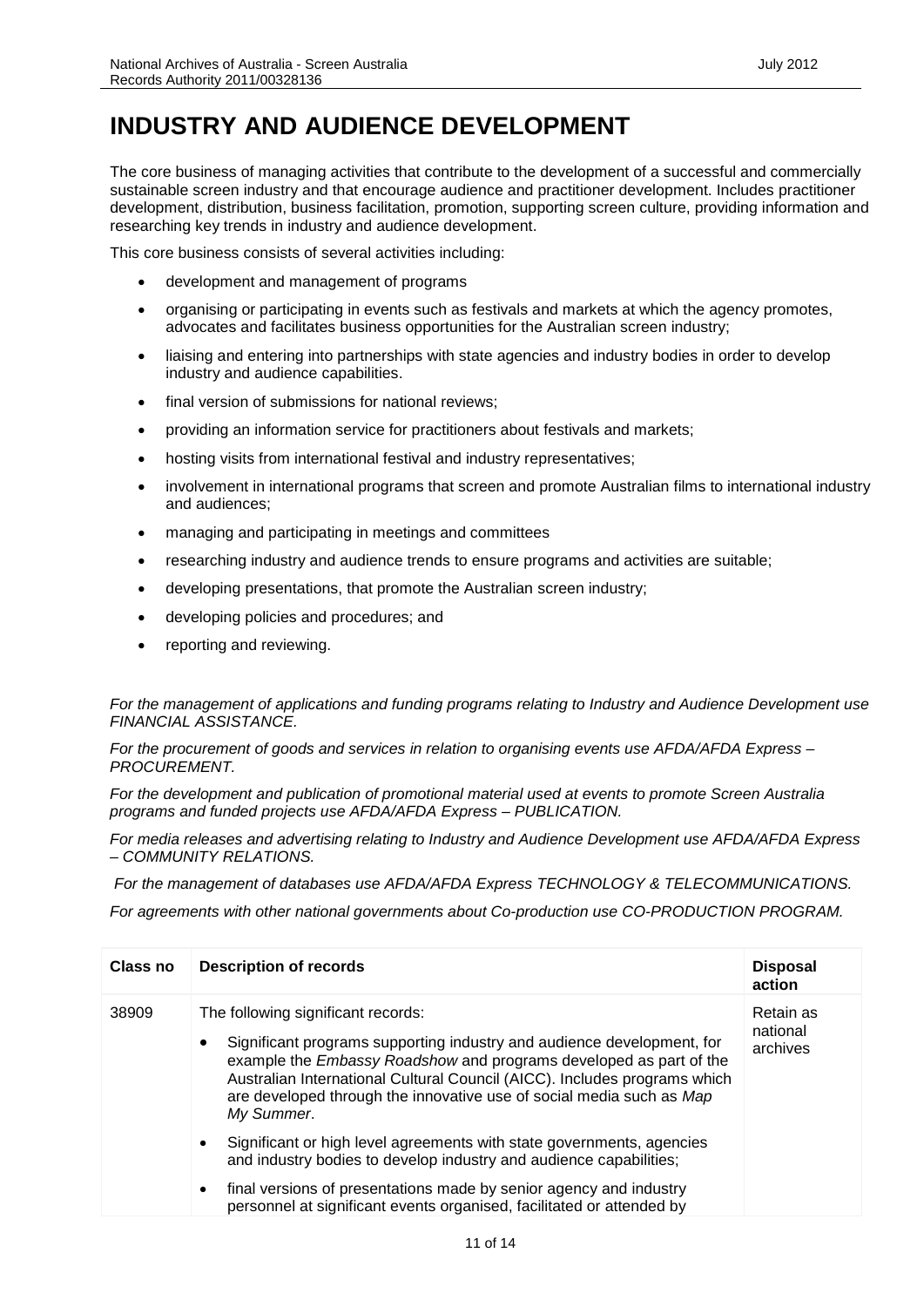#### **INDUSTRY AND AUDIENCE DEVELOPMENT**

| Class no | <b>Description of records</b>                                                                                                                                                                                                                                                                                                                                                                                                                                                                                                                                                                                                                                                                                                                                                                                                                                                                                                                                                                                                                                                                                                                                                                                                                                                                                                                                 | <b>Disposal</b><br>action               |
|----------|---------------------------------------------------------------------------------------------------------------------------------------------------------------------------------------------------------------------------------------------------------------------------------------------------------------------------------------------------------------------------------------------------------------------------------------------------------------------------------------------------------------------------------------------------------------------------------------------------------------------------------------------------------------------------------------------------------------------------------------------------------------------------------------------------------------------------------------------------------------------------------------------------------------------------------------------------------------------------------------------------------------------------------------------------------------------------------------------------------------------------------------------------------------------------------------------------------------------------------------------------------------------------------------------------------------------------------------------------------------|-----------------------------------------|
|          | Screen Australia;<br>final versions of reports relating to events produced by agency staff;<br>$\bullet$<br>final policies relating to industry and audience development and<br>$\bullet$<br>supporting records;<br>external and high level internal committees relating to industry and<br>$\bullet$<br>audience development, where the agency provides secretariat support, is<br>the Australian Government's main representative, or plays a prominent or<br>central role. Includes establishment records, agenda, final versions of<br>minutes, reports, briefing notes and tabled papers.<br>final versions of reports and reviews conducted by the agency to<br>$\bullet$<br>examine its role in the Australian screen industry and the effectiveness of<br>its programs including industry consultation and submissions to national<br>reviews; and<br>Records documenting detailed original research by the agency to support<br>$\bullet$<br>the development of the screen production industry. This includes research<br>projects such as the National Survey of Feature Films and TV Drama<br>Production, and Get the Picture. Includes final research reports and<br>datasets or acquired datasets and associated information about data<br>fields (eg data dictionaries or data repositories) which are significantly<br>utilised by the agency. |                                         |
| 38911    | Records documenting:<br>routine operational administrative tasks supporting the core business;<br>and<br>industry and audience development tasks other than those covered in<br>$\bullet$<br>class 38909.                                                                                                                                                                                                                                                                                                                                                                                                                                                                                                                                                                                                                                                                                                                                                                                                                                                                                                                                                                                                                                                                                                                                                     | Destroy 7<br>years after<br>last action |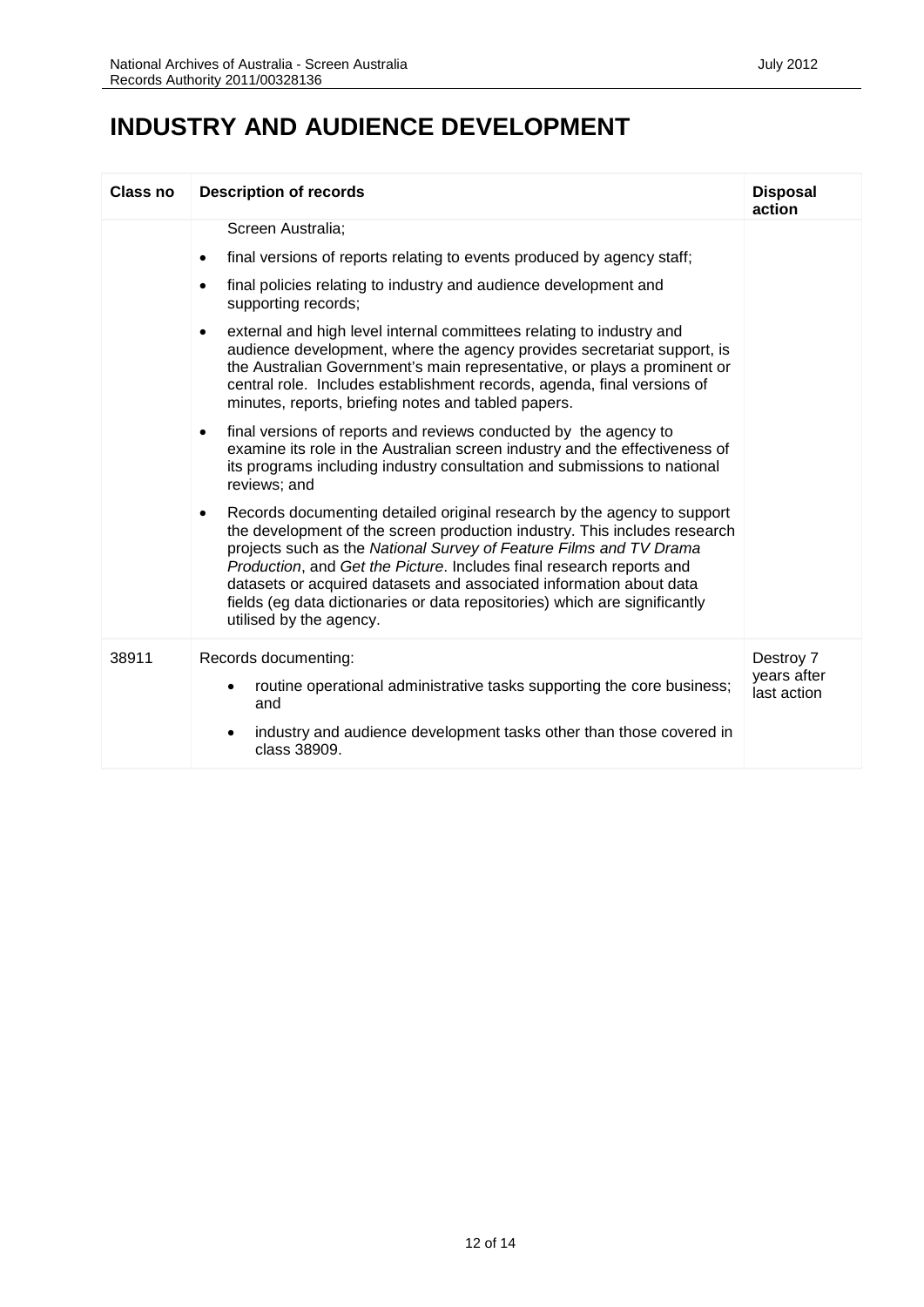#### **PRODUCER OFFSET CERTIFICATION**

The core business of certifying screen content projects that are eligible to receive a tax rebate against their Qualifying Australian Production Expenditure (QAPE). This includes the activities of:

- assessing applications for eligibility and the issuing of certificates to applicants;
- entering into agreements with other agencies in the course of administering the program;
- administration of committees to assess applications and issues relating to the program;
- managing the appeals process for decisions and investigating allegations of fraud or misrepresentation including cases which result in revocation of certificates;
- developing policies, procedures and assessment criteria;
- managing the relationship with stakeholders through promoting and communicating changes in the program, organising events and responding to enquiries and complaints
- reporting and reviewing.

*For the use of assessors and consultants in the administration of the program use AFDA/AFDA Express – PROCUREMENT.*

*For complaints relating to Producer Offset process use AFDA/AFDA Express – COMMUNITY RELATIONS.*

*For media releases relating to Producer Offset use AFDA/AFDA Express – COMMUNITY RELATIONS.*

*For the development and publication of promotional material used to promote the Producer Offset program use AFDA/AFDA Express – COMMUNITY RELATIONS.*

*For advice to government use AFDA/AFDA Express – GOVERNMENT RELATIONS.*

*For promoting the Australian screen industry use INDUSTRY AND AUDIENCE DEVELOPMENT.*

| Class no | <b>Description of records</b>                                                                                                                                                                                                                                                                                                                                                                                                                                                        | <b>Disposal</b><br>action |
|----------|--------------------------------------------------------------------------------------------------------------------------------------------------------------------------------------------------------------------------------------------------------------------------------------------------------------------------------------------------------------------------------------------------------------------------------------------------------------------------------------|---------------------------|
| 38912    | The following significant records:                                                                                                                                                                                                                                                                                                                                                                                                                                                   | Retain as                 |
|          | final versions of official application and assessment guidelines and<br>$\bullet$<br>application forms;                                                                                                                                                                                                                                                                                                                                                                              | national<br>archives      |
|          | agreements entered into with other government agencies and<br>٠<br>interagency committees formed relating to the administration of the<br>program;                                                                                                                                                                                                                                                                                                                                   |                           |
|          | final policies relating to producer offset certification and supporting<br>$\bullet$<br>records;                                                                                                                                                                                                                                                                                                                                                                                     |                           |
|          | final versions of formal reports and reviews of producer offset<br>$\bullet$<br>certification core business;                                                                                                                                                                                                                                                                                                                                                                         |                           |
|          | records documenting the producer offset assessment process<br>$\bullet$<br>including the creation and development of assessment criteria and<br>processes, the establishment and management of assessment<br>committees, meeting minutes, papers and decisions;                                                                                                                                                                                                                      |                           |
|          | unsuccessful applications which are controversial;<br>$\bullet$                                                                                                                                                                                                                                                                                                                                                                                                                      |                           |
|          | case files for the assessment and certification of successful<br>applications for provisional and final certificates of screen content<br>projects to receive the producer offset tax rebate against their<br>production expenditure. Includes application, supporting<br>documentation, assessment processes, determinations, decision<br>making, certificates, compliance issues including revocation of<br>certificate and final screen content product in best available format; |                           |